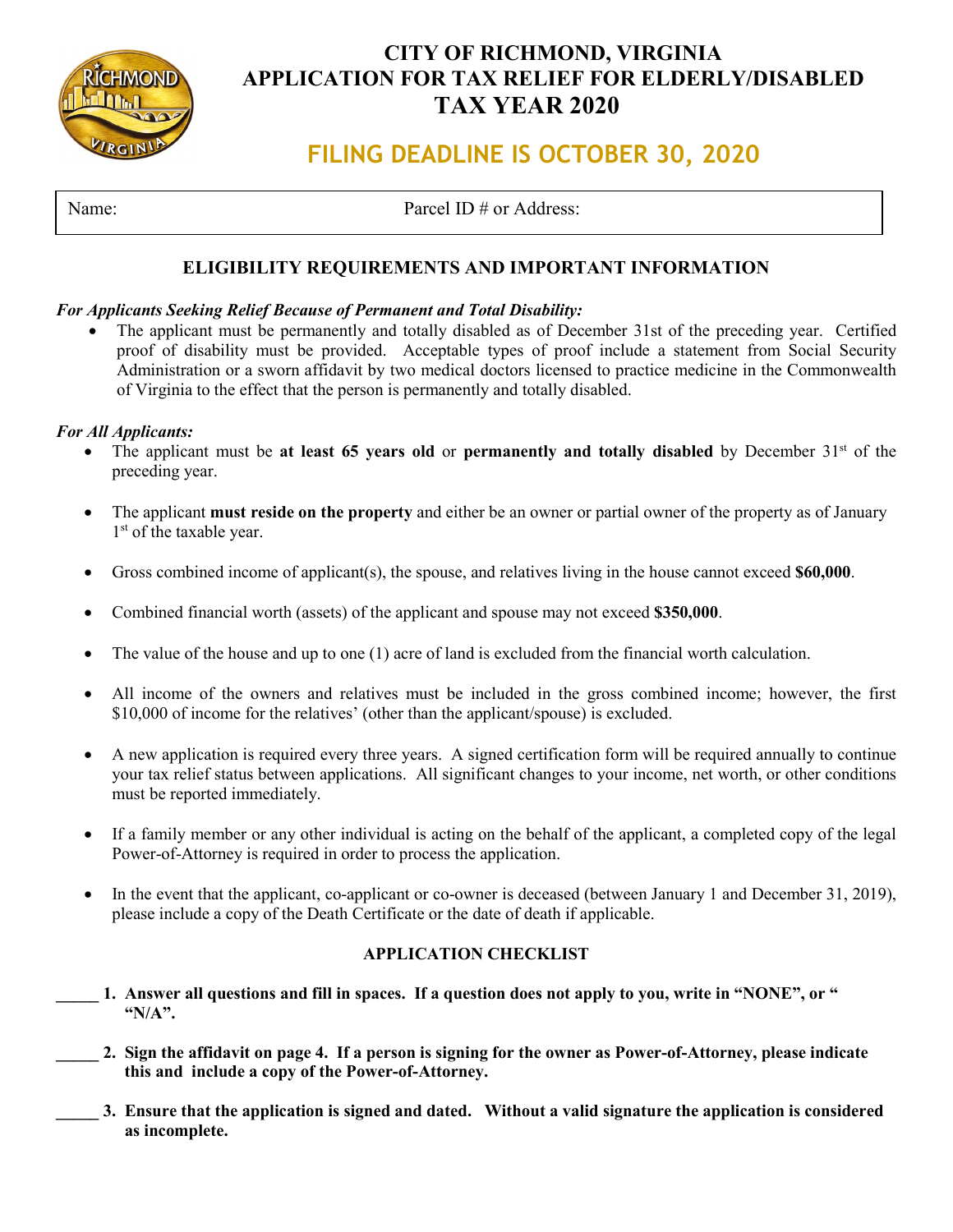| Please check the program for which you are applying:                                                       |                        | <b>Tax Relief</b><br>$\Box$ |         | $\Box$ Tax Freeze |  |
|------------------------------------------------------------------------------------------------------------|------------------------|-----------------------------|---------|-------------------|--|
| Please check the type of exemption for which you are applying:                                             |                        | $\Box$ Elderly              |         | $\Box$ Disabled   |  |
| <b>APPLICANT (PROPERTY OWNER):</b><br>Last Name                                                            | First                  |                             | Middle  |                   |  |
| Birth Date (MM/DD/YY)                                                                                      | Social Security Number |                             |         | Telephone         |  |
| <b>SPOUSE (PROPERTY OWNER) or CO-OWNER:</b><br>Last Name                                                   | First                  |                             | Middle  |                   |  |
| Birth Date (MM/DD/YY)                                                                                      | Social Security Number |                             |         | Telephone         |  |
| NAME UNDER WHICH PROPERTY IS LISTED AND APPEARS ON THE TAX BILL:<br>Last Name                              | First                  |                             | Middle  |                   |  |
| <b>Street Address of Property</b>                                                                          |                        |                             |         |                   |  |
| Is this dwelling occupied by the applicant as his/her sole dwelling?                                       |                        | $\square$ YES               | $\perp$ | NO                |  |
| Is the applicant owner or partial owner, life estate?                                                      |                        | <b>YES</b>                  | П       | N <sub>O</sub>    |  |
| If partial ownership, explain how the ownership is legally held and the proportion owned by the applicant. |                        |                             |         |                   |  |
|                                                                                                            |                        |                             |         |                   |  |
|                                                                                                            |                        |                             |         |                   |  |

### **FOR OFFICE USE ONLY**

**INCOME**: \_\_\_\_\_\_\_\_\_\_\_\_\_\_\_\_\_\_\_\_\_\_\_\_ **NET WORTH**: \_\_\_\_\_\_\_\_\_\_\_\_\_\_\_\_\_\_\_\_\_\_\_\_\_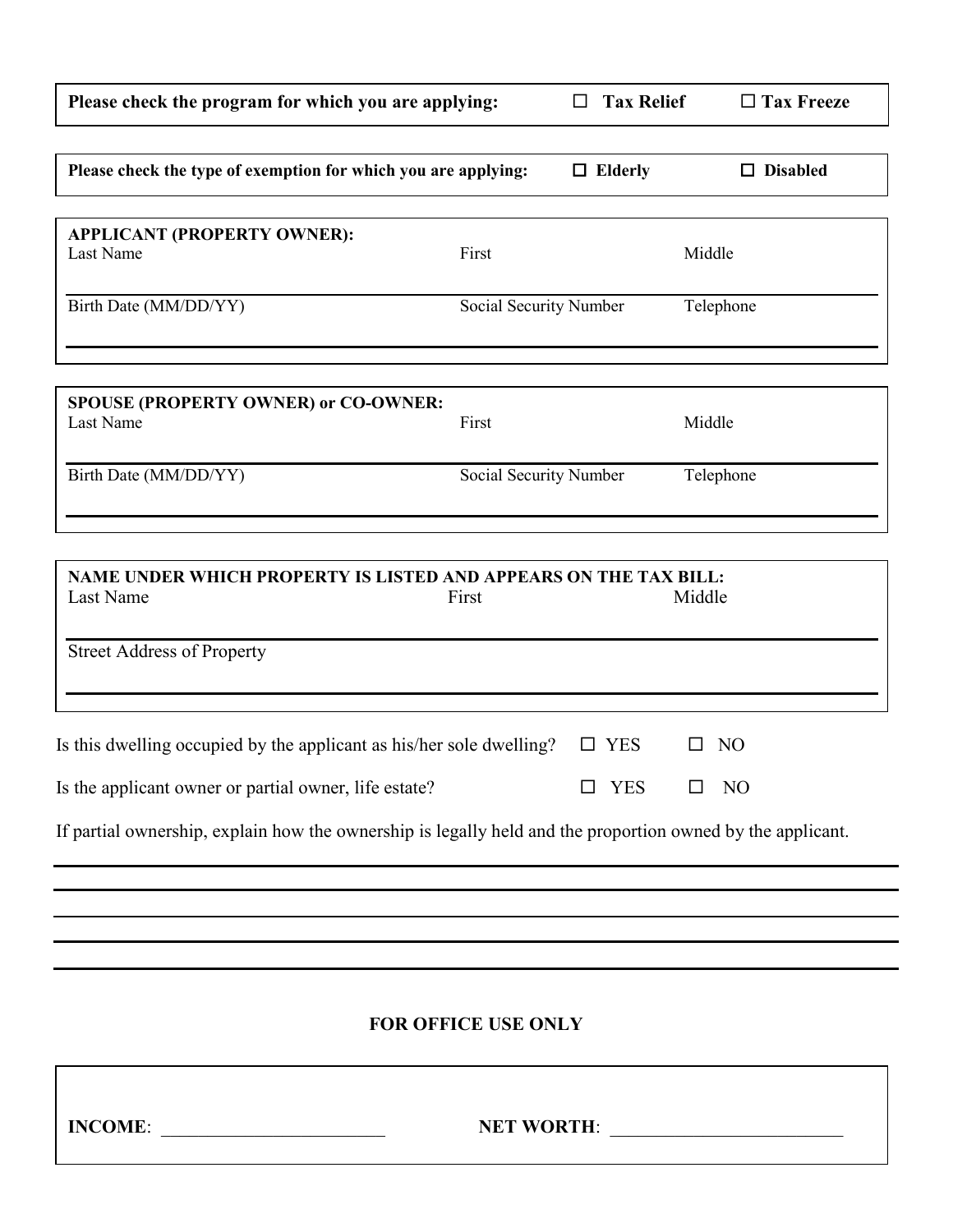List the name, relationship, age and social security number of each relative other than the applicant(s) who occupies the dwelling for which the exemption is being sought.

| Name | Relationship | Age | <b>Social Security Number</b> |
|------|--------------|-----|-------------------------------|
|      |              |     |                               |
|      |              |     |                               |
|      |              |     |                               |
|      |              |     |                               |
|      |              |     |                               |

**Enter the gross income before deductions from all sources, as of December 31, 2019,** of the applicant, spouse, co-owner(s) and their spouse(s), and all other relatives living in the dwelling. *List each person's income separately*. Use additional sheets if necessary.

### **COPIES OF PROOF OF ALL INCOME MUST BE FURNISHED.**

|                                                                                    |                      |    |                                                   | <b>SPOUSE/</b>  |                 |
|------------------------------------------------------------------------------------|----------------------|----|---------------------------------------------------|-----------------|-----------------|
| <b>GROSS INCOME</b>                                                                | <b>DOCUMENTATION</b> |    | <b>APPLICANT</b>                                  | <b>CO-OWNER</b> | <b>RELATIVE</b> |
|                                                                                    |                      |    |                                                   |                 |                 |
| Salaries, Wages, etc.                                                              | W-2, 1099            | \$ | \$                                                | \$              |                 |
| Pensions                                                                           | 1099-R               | \$ | \$                                                |                 |                 |
| Social Security                                                                    | SSA-1099             | \$ | \$                                                | \$              |                 |
| <b>Interest Received</b>                                                           | 1099-INT             | \$ | \$                                                |                 |                 |
| Dividends Earned                                                                   | 1099-DIV             | \$ | \$                                                | \$              |                 |
| Rents (Received)                                                                   | Schedule E           | \$ | \$                                                | \$              |                 |
| Public Assistance                                                                  | Cola Notice          | \$ | \$                                                | \$              |                 |
| Child Support                                                                      |                      | \$ | \$                                                |                 |                 |
| Alimony                                                                            |                      | \$ | \$                                                | \$              |                 |
| Gifts Received (Written Statement)                                                 |                      | \$ | \$                                                |                 |                 |
| Capital Gains                                                                      | Schedule D           | \$ | $\mathcal{S}$                                     | \$              |                 |
| <b>Business Income</b>                                                             | Schedule C, F        | \$ | $\mathcal{S}$                                     |                 |                 |
| Other Sources (Written Statement)                                                  |                      | \$ |                                                   |                 |                 |
| Subtotal                                                                           |                      |    |                                                   | \$              |                 |
|                                                                                    |                      |    | DEDUCT \$10,000 FROM EACH RELATIVE'S TOTAL INCOME | \$              | (\$10,000 each) |
|                                                                                    |                      |    |                                                   |                 |                 |
| <b>TOTAL</b>                                                                       |                      |    |                                                   | \$              |                 |
|                                                                                    |                      |    |                                                   |                 |                 |
| <b>TOTAL Gross Combined Income of the Applicant, Spouse, Co-Owner &amp; Others</b> |                      |    | \$                                                |                 |                 |
|                                                                                    |                      |    |                                                   |                 |                 |

**IF THE ABOVE TOTAL EXCEEDS \$60,000 YOU DO NOT QUALIFY THIS YEAR.**

#### *Note:*

A varying amount of funding is appropriated for tax relief each year. In the event that the total amount of all approved tax relief applications exceeds this amount, each approved application could have a pro rata reduction as may be necessary to balance the total tax relief appropriation.